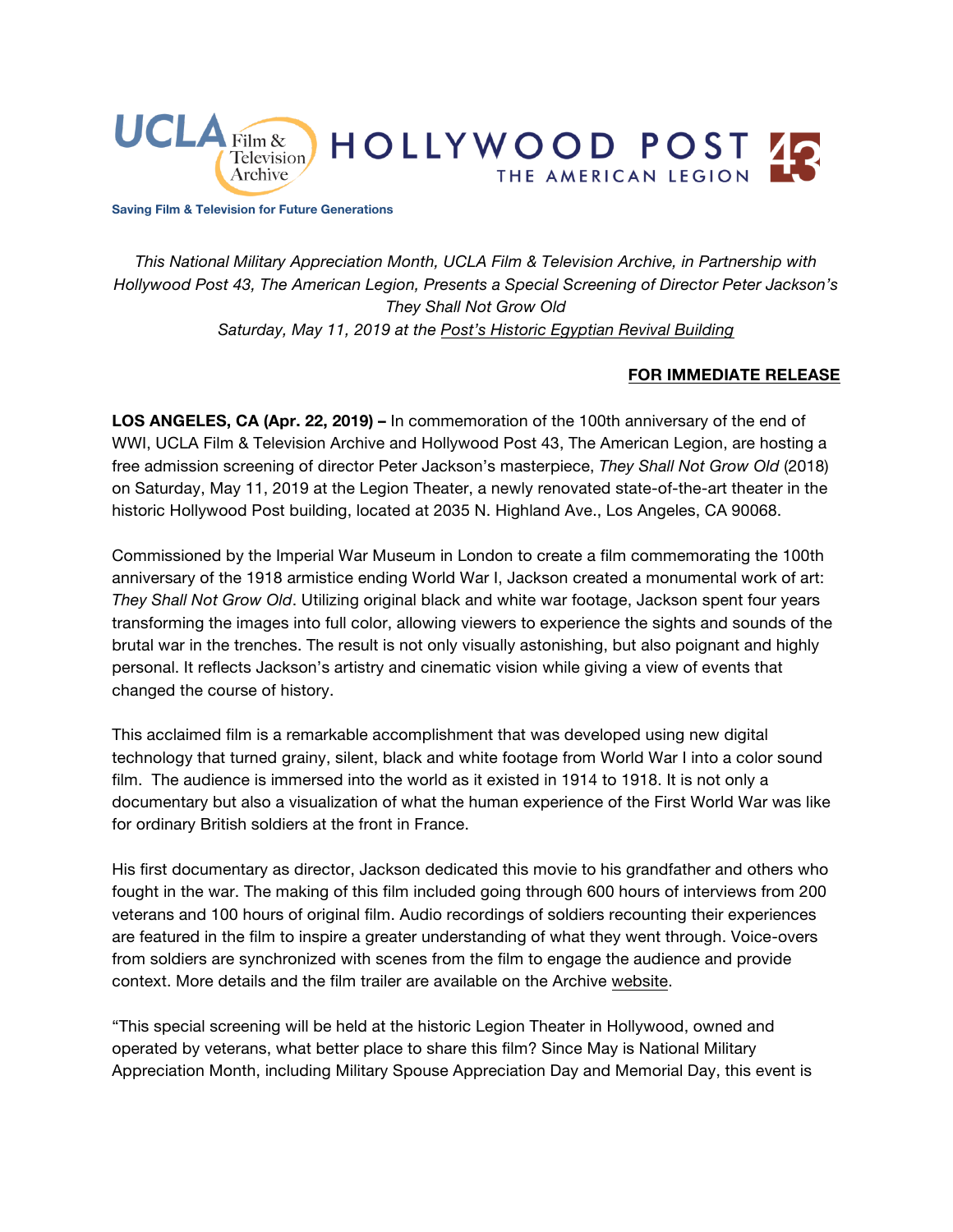our humble way of celebrating and showing appreciation to worldwide military services," said Jan-Christopher Horak, Director of the UCLA Film & Television Archive.

The Consul Generals of Germany, Belgium and the United Kingdom, as well as representatives of the Consulates of France and New Zealand, will be in attendance. We are also honored to host UCLA dignitaries at the event.

### **Only a few seats left. Admission is free: [register for tickets through](https://www.eventbrite.com/e/peter-jacksons-they-shall-not-grow-old-tickets-59506890712) Eventbrite.**

Limited parking will be available on-site for \$15 (cash only). Free parking will also be available at the northeast corner of Highland Ave. and Milner Rd., a half block north of the building.

# **Doors and bar open at 6:30 p.m. Program starts with remarks at 7:30 p.m. and film screening at 8 p.m.**

## **About Hollywood Post 43**

Post 43 and its members have been a central part of civic, business, and social life in Los Angeles for nearly 100 years. World War I veterans in Los Angeles who worked in the motion picture business chartered the Hollywood Post in 1919 with the goals of service to the community, state, and nation and to help their fellow veterans suffering badly from the effects of the Great War. Hollywood Post 43 has one of the fastest-growing and vibrant memberships in The American Legion today. Veterans from all eras, including an increasing number of post-9/11 war veterans are joining Post 43 because of its storied history, beautiful clubhouse, and opportunities for social and athletic activities, camaraderie, and service.

Members of the Hollywood American Legion are involved every day in helping veterans with accessing VA benefits and care, remedying financial hardship, supporting local ROTC programs, and raising money for college scholarships, all while enjoying great friendships, raising families, and expanding their social and professional networks.

Located at 2035 North Highland Ave., Los Angeles, CA 90068, this spectacularly renovated historic theater, has always been an integral part of Hollywood Post 43, The American Legion, chartered in 1919 by World War I veterans who worked in the motion picture business.

The Post's historic Egyptian Revival building was completed in 1929. Classic Hollywood luminaries—veterans and nonveteran supporters—like Cecil B. DeMille, Adolph Menjou, and Mary Pickford were all instrumental in getting the post on its feet. Post 43 members have included the likes of Clark Gable, Gene Autry, Mickey Rooney, Ronald Reagan, Charlton Heston, Stan Lee, and many more show business figures.

Featuring state of the art digital projection and sound systems as well as 35mm and 70mm capabilities, the historic Legion Theater is the only theater in Hollywood owned and operated by veterans. Seating capacity for the renovated Legion Theater is at 484 seats.

### **About UCLA Film & Television Archive**